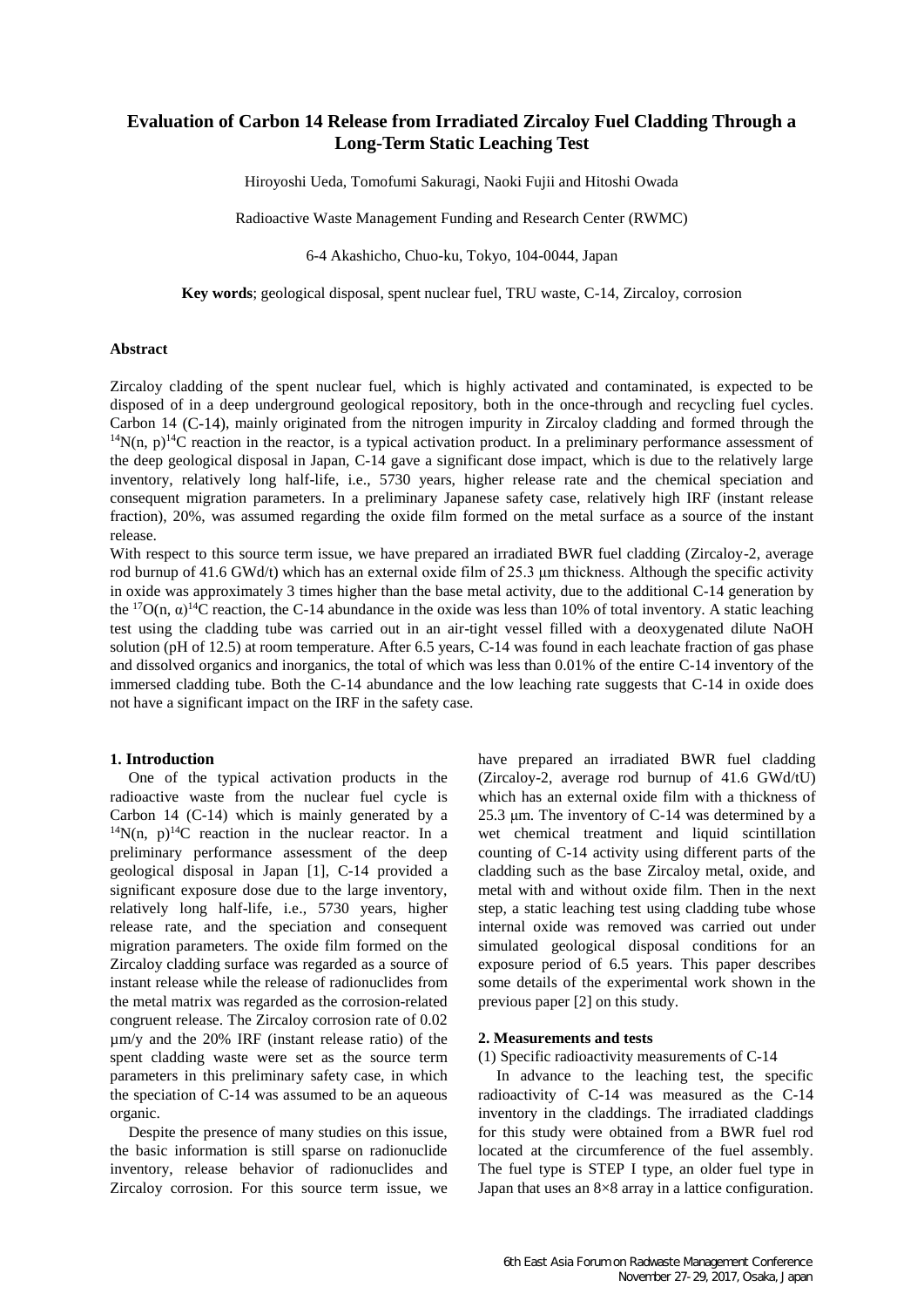The average burnups are 39.4 GWd/tU for the fuel assembly and 41.6 GWd/tU for the fuel rod, respectively. The irradiation ended in March, 1990. The specimen used in the present work was located between 582 mm and 882 mm from the rod top (Sample ID: F3GT3-H7-481). Table 1 summaries the characteristics and irradiation conditions of the fuel rod. The claddings had approximately 18 years of cooling-off at the beginning of the leaching test.

**Table 1 Characteristics of irradiated cladding.**

| <b>BWR</b>               |
|--------------------------|
| STEP I $8\times 8$ array |
| Zircaloy-2 (Zr liner)    |
| 5 cycles                 |
| 39.4 GWd/tU, 41.6 GWd/tU |
| Approximately 18 years   |
|                          |

After the fuel components were removed, the claddings were washed with  $6 M of HNO<sub>3</sub>$  in a warm bath and cut to an appropriate size. The thickness of the external oxide layer was measured, based on optical microscope observations as shown in Fig. 1. The thickness of the cladding specimen was determined by the average value of measurements at 9 points in each of the 8 regions, i.e., at 72 points.



#### **Fig. 1 Measurement of thickness of the external oxide layers.**

Four types of samples, i.e., approximately 1 mm thick, ring-shaped claddings and oxide fragment, were obtained for specific activity measurements of C-14, as shown in Fig. 2: (a) the cladding, which has both internal and external oxide layers; (b) the cladding with the external oxide layer kept after removing the internal oxide by grinding; (c) the Zircaloy base metal without the internal and external oxide layers which were removed by grinding; and (d) the fragment of the external oxide layer. The external oxide layer of Zircaloy was peeled off through vertical pressing of the columnar cladding (approximately 2 cm high) whose interior layer had previously been removed. As a consequence, approximately 0.05 g of oxide was recovered as a powdery fragment.





The C-14 radioactivity in the cladding specimens was measured as shown in Fig. 3. First, the whole body of the cladding or oxide sample was dissolved in an  $HNO<sub>3</sub> + HF$  solution and then heated. Carbon components were evaporated by air bubbling for 30 min and oxidized by CuO in  $CO<sub>2</sub>$  at 1073 K. The material was then passed through three steps of a dry-ice cold trap to remove tritium and three steps of an alkaline trap (1 M of NaOH) to collect carbon dioxide  $(^{14}CO<sub>2</sub>)$ . The potential contamination by radioiodine in a volatile state was removed by an AgI precipitation. The C-14 radioactivity in the alkaline traps was measured with a liquid scintillation counter (PerkinElmer Tri-Carb 2900TR).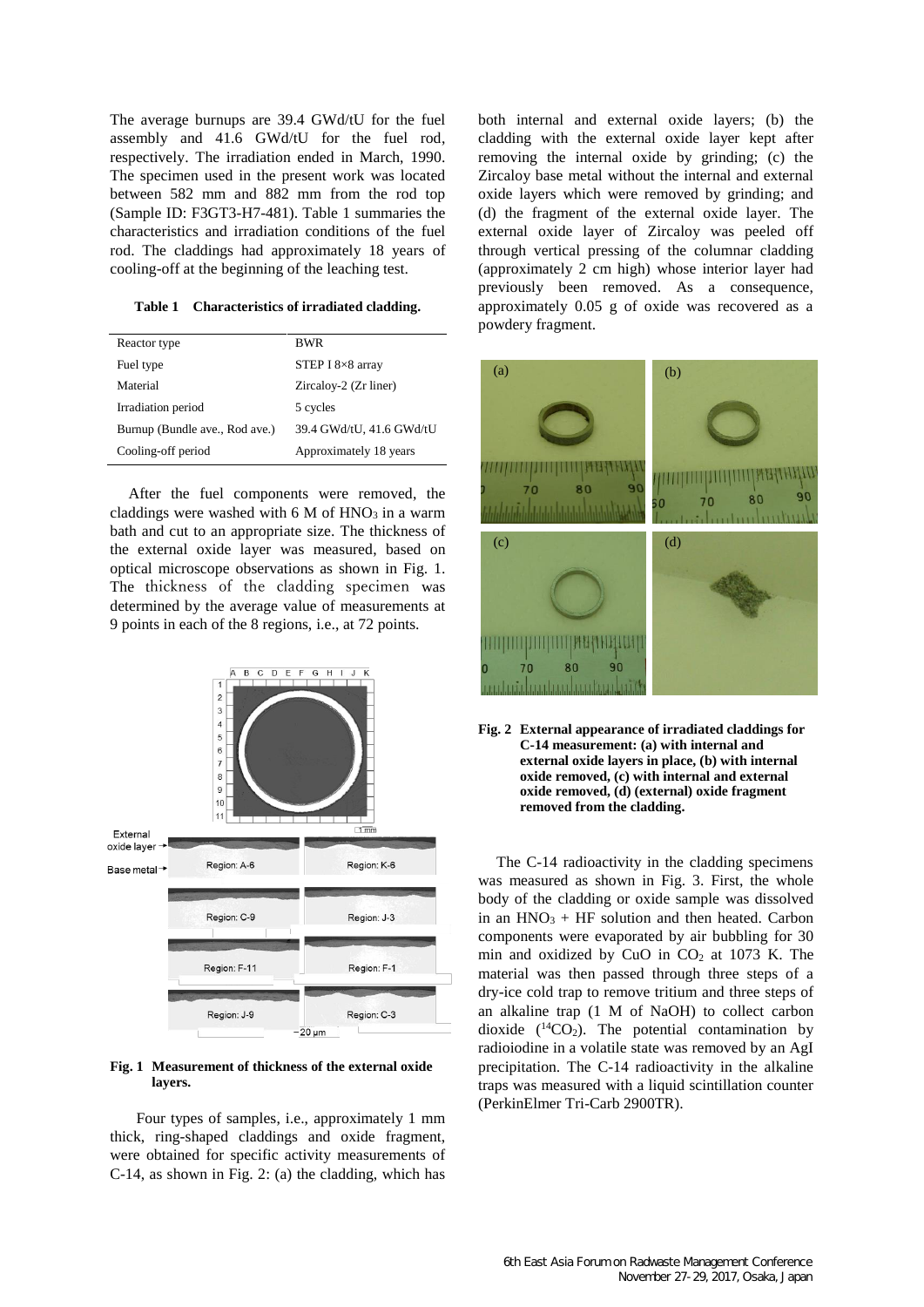

**Fig. 3 Measurement procedures of the C-14 specific radioactivity.**

### (2) Static leaching test

The static leaching test was carried out using the irradiated Zircaloy-2 cladding (F3GT3-H7-481), fore-mentioned, of a 2 cm high cylinder (4.03 g) with an external oxide layer kept, but with its internal oxide layer removed. Final polishing of the cladding interior was done with a 0.02 mm abrasive. A glass vial with a simple cap was filled with 20 ml of diluted NaOH solution adjusted to a pH of 12.5. The solution was deoxygenated before use to achieve an initial ORP (oxidation-reduction potential) of −253 mV. The glass vial was placed on the inside of a stainless steel container and sealed by gasket to maintain the initial inert condition and to prevent leakage of volatile C-14. This immersion procedure was carried out inside a simple glove box with a nitrogen atmosphere. The external view of the test system is shown in Fig. 4.



**Fig. 4 External view of the test system for the leaching test: the outer stainless steel container (left) and the glass vial in which the cladding is immersed (right) in the photo**.

After 6.5 years of immersion and being kept at room temperature of approximately 293 K, the outer and inner containers were opened in a glove bag with a vacuum tube attached. The gaseous C-14 was collected through the tube by using the three steps of an alkaline trap after passing through an oxidation furnace. A portion of the liquid phase was provided for measurement of total dissolved C-14 and dissolved organic and inorganic C-14. The measurement equipment of the dissolved C-14 is shown in Fig. 5. In the total C-14 measurement, an aliquot of leachate was mixed with a carrier carbon  $(Na_2CO_3$  and  $C_2H_5OH$ , an oxidant (potassium persulfate,  $K_2S_2O_8$ ), a catalyst (AgNO<sub>3</sub>), and an acid (H2SO4) in a warm vessel. In the organic/inorganic separation method, first the inorganic C-14 was fractionated from another aliquot by bubbling for 30 minutes under acidification. After that, the remaining organics were oxidized with the same reagents used for total C-14 measurement and the volatile C-14  $(^{14}CO<sub>2</sub>)$ was collected by an alkaline trap in the same manner as described for total C-14 measurement. Leached C-14 in the alkaline traps was measured by a liquid scintillation counter (PerkinElmer Tri-Carb 3100TR).



**Fig. 5 Measurement equipment of the dissolve C-14.**

# **3. Results and discussions**

# (1) Distribution of C-14 in irradiated cladding

Table 2 shows the results of C-14 specific activity (Bq/g) measurements for the irradiated cladding samples shown in Fig. 2: (a) the cladding with internal and external oxide, (b) the cladding with external oxide, (c) the cladding base metal, i.e., Zircaloy-2, and (d) the external oxide. The measured activities were normalized to the values at the beginning of the leaching test in Table 2 because the measurement was conducted through two years. For the external oxide, units of grams in the specific activity of oxide are converted into grams of zirconium metal in order to facilitate comparison with the base metal. The average values of (a), (b),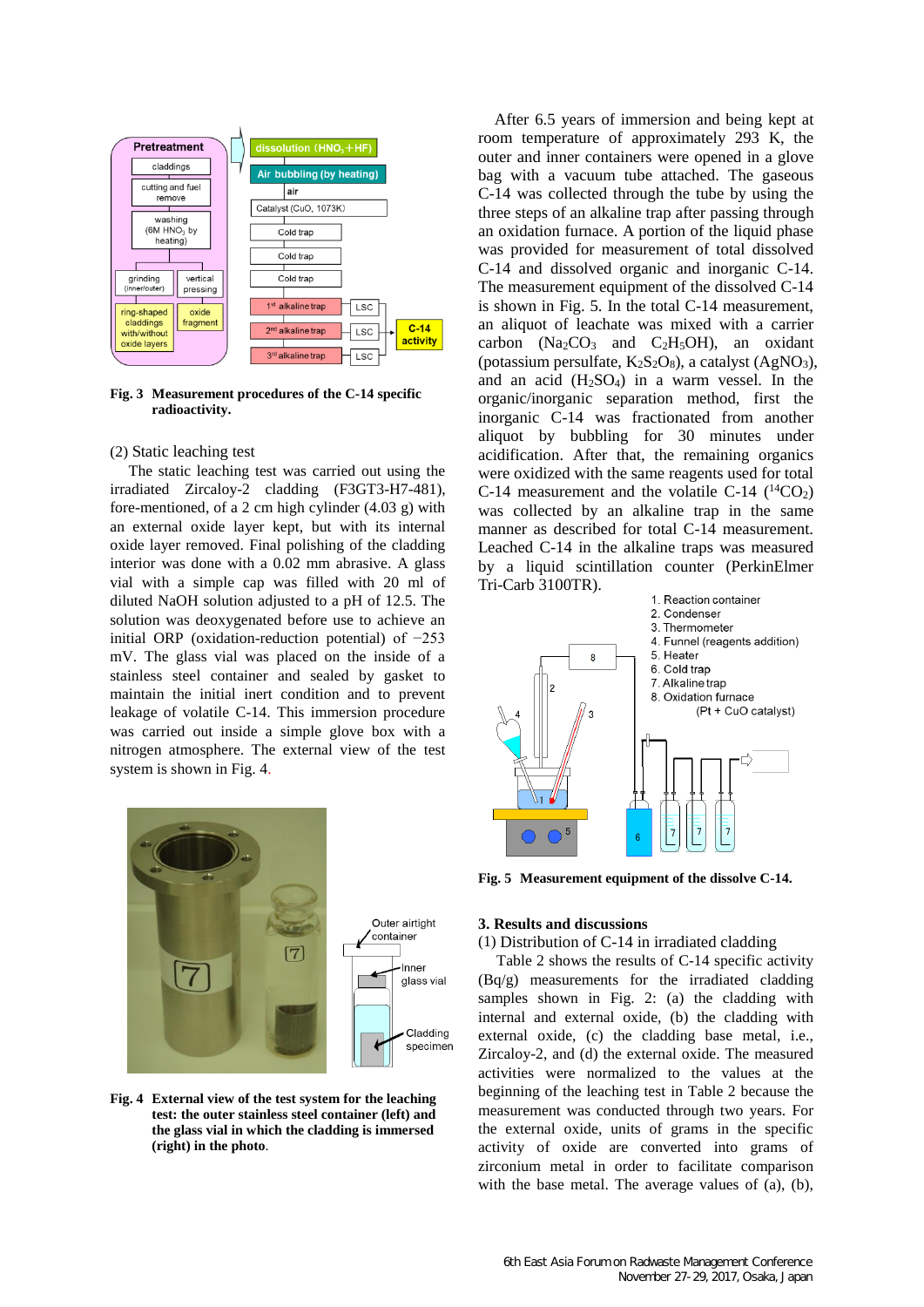(c) and (d) are  $1.49 \times 10^4$ ,  $1.53 \times 10^4$ ,  $1.49 \times 10^4$  and  $4.04\times10^4$  Bq/g, respectively.

The radionuclides in cladding oxide are regarded as a source of instant release in the preliminary Japanese safety case, in which 20% of C-14 in cladding was assumed as IRF and the remaining 80% was assumed as the remaining 80% was assumed as the corrosion-related congruent release from the base Zircaloy metal [1]. In Table 2, the specific activity between oxide and base Zircaloy differ by a factor of 3. The C-14 in Zircaloy is mainly generated from the nitrogen impurity as a result of the  $^{14}N(n,p)^{14}C$  reaction. Given that the nitrogen content in oxide and Zircaloy base metal are equal in amount, the activation calculation using the ORIGEN code suggests that the C-14 content in oxide is larger than the content in base Zircaloy metal due to the additional  ${}^{17}O(n,\alpha){}^{14}C$  reaction [3]. Based on the cladding geometry (thickness of the base metal and oxide layer in Table 2) and the

density of Zircaloy and the oxide layer, the abundance of C-14 in the oxide and the base Zircaloy can be estimated as 7.5% and 92.5%, respectively, where the oxide density is assumed to be  $5.24$  g/cm<sup>3</sup> which corresponds to 90% of the theoretical density of zirconia,  $ZrO$  (5.82  $g/cm<sup>3</sup>$ ) [4]. This C-14 distribution corresponds roughly to the C-14 inventory in waste claddings estimated by the fore-mentioned ORIGEN calculation, in which the respective percentages of 3.5% and 96.5% were suggested for the BWR STEP I cladding [3]. It can therefore be concluded from the results of these measurements and calculations that the assumption of 20% IRF in the safety case was somewhat over-conservative. However, the C-14 distribution in oxide for the PWR cladding was measured as 17% [5], which can be attributed to the oxide thickness of the claddings and that the oxide layer of PWR cladding in the literature is especially thick at 80 µm.

|  |  |  | Table 2 Specific activity of C-14 for irradiated claddings and oxide. |  |
|--|--|--|-----------------------------------------------------------------------|--|
|--|--|--|-----------------------------------------------------------------------|--|

|              | Thickness $(\mu m)$ |                         | Specific activity $(Bq/g)$                       |                                     |                            |                              |
|--------------|---------------------|-------------------------|--------------------------------------------------|-------------------------------------|----------------------------|------------------------------|
| Sample ID    | Base metal          | External<br>oxide layer | (a) Cladding with internal<br>and external oxide | (b) Cladding with<br>external oxide | (c) Cladding<br>base metal | (d) External<br>$o$ xide $*$ |
|              |                     | 25.3                    | $1.54 \times 10^{4}$                             | $1.53 \times 10^{4}$                | $1.49 \times 10^{4}$       | $4.25 \times 10^{4}$         |
| F3GT3-H7-481 | 704.7               |                         | $1.49 \times 10^{4}$                             |                                     | $1.50 \times 10^{4}$       | $3.83 \times 10^{4}$         |
|              |                     |                         | $1.43 \times 10^{4}$                             |                                     | $1.47 \times 10^{4}$       |                              |

\* Units of grams in the oxide are converted to grams of zirconium, not grams of ZrO2.

### (2) Released C-14 from irradiated cladding after 6.5 years aqueous immersion

Table 3 shows the leached amount of C-14 for the respective fractions measured after 6.5 years of aqueous immersion of irradiated cladding. The gaseous released C-14 (0.317 Bq) is less than the dissolved C-14 species (2.00 Bq in total fraction). The sum of the dissolved inorganic and organic C-14 is 1.64 Bq, which corresponds roughly to the total dissolved C-14. The leached organic C-14 is approximately 3 times of the amount of the inorganic C-14. On the other hand, the speciation of released C-14 was all dissolved organics, reported by previous short-term leaching tests using irradiated PWR cladding [5]. The reason for the discrepancy is not clear, but it could be a difference in the analysis in that the previous conclusion was based on the simple anion exchange property of dissolved C-14. The leaching ratio, which represents the leached amount

(gaseous + dissolved) divided by the initial inventory, is very small at  $3.8 \times 10^{-5}$  or less, i.e. less than 0.01%. Past short-term leaching tests which involve PWRs [5], fore-mentioned, or BWR STEP III [6] cladding also showed small C-14 leaching ratios of less than  $4\times10^{-5}$ .

The oxide layer might be a dominant source of C-14 release from irradiated cladding, taking into account the limited C-14 release from the base metal due to the low corrosion rate of Zircaloy [2]. However, regarding the C-14 in oxide as a source of instant release would be too conservative because the released C-14 is less than  $3.8 \times 10^{-5}$  of the total after 6.5 years of immersion. Together with the corrosion behavior of Zircaloy, understanding the mechanism of how the C-14 is released from oxide layer, for example, the solubility of zirconia under deep disposal conditions is a challenge that needs to be addressed.

**Table 3 Released C-14 in different fractions measured after 6.5 years aqueous immersion, in Bq.**

| Initial inventory | Gas phase | Total dissolved | Dissolved inorganic | Dissolved organic |
|-------------------|-----------|-----------------|---------------------|-------------------|
| $17\times10^{4}$  | 317-      | 2.00            | 0.403               | .24               |